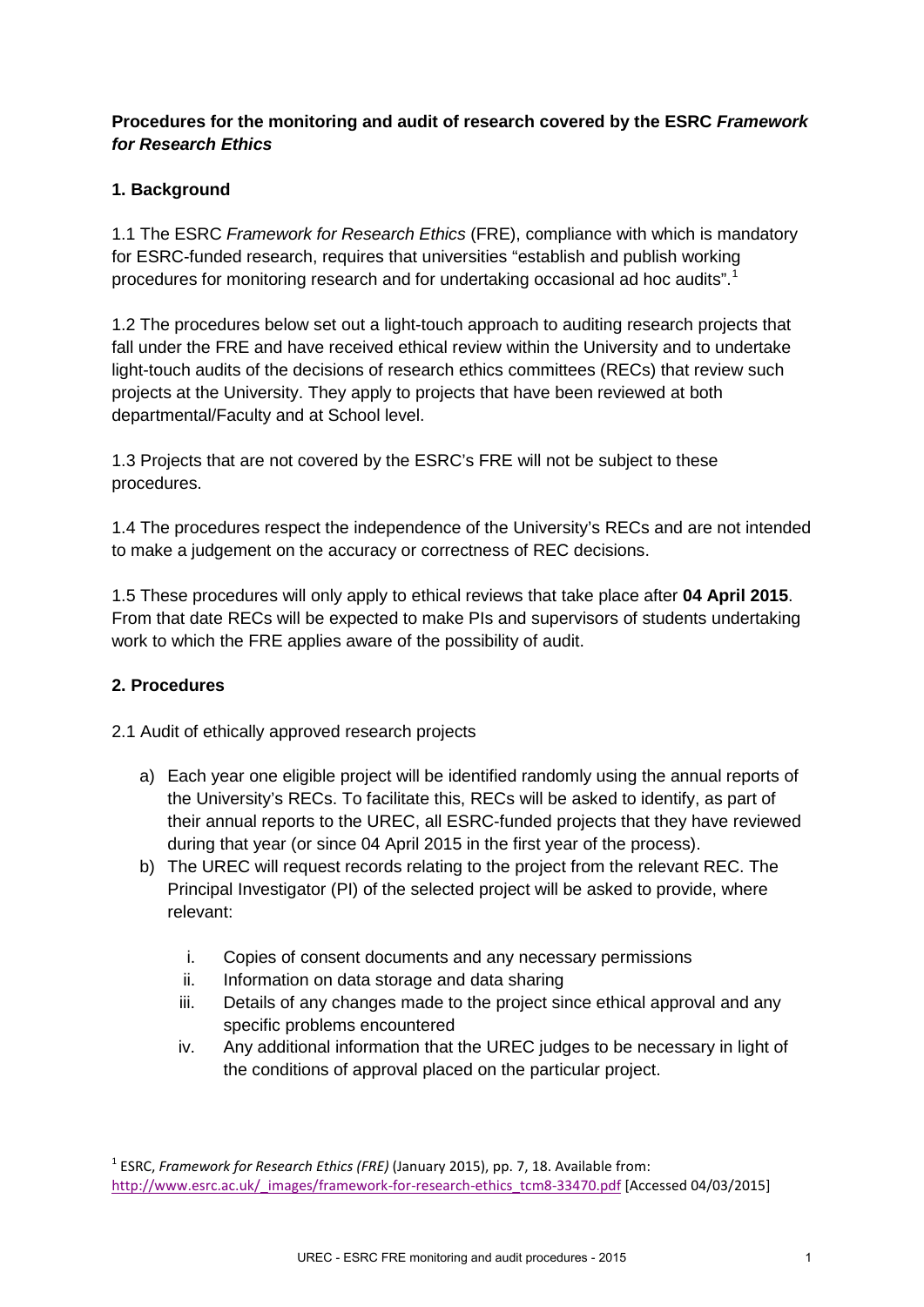- c) The information provided will be subject to a light-touch review by the UREC, drawing on appropriate expertise if required, which will consider whether the project has complied with the conditions of its ethical approval.
- d) Where concerns are raised by the light-touch review, the case will be referred for full review by the UREC and additional details may be requested from the PI.
- e) Where the UREC considers that a study is being conducted in a way which is not in accordance with the conditions of its approval or in a way that does not protect the rights, dignity and welfare of research participants, it will arrange a meeting of all those concerned with a view to resolving the difficulties identified.
- f) Where necessary the UREC will recommend that the relevant REC suspends or discontinues ethical approval. The UREC will only make such a recommendation where it judges that the serious nature of the concerns identified requires it, for example where the Committee believes that:
	- i. There is an immediate risk to the rights, dignity or welfare of research participants
	- ii. There has been a serious and deliberate breach of good research practice, including failure to report significant issues to the relevant REC, requiring investigation under the University Misconduct in Research policy
	- iii. Discussions with the project team have failed to resolve the difficulties identified.
- g) UREC will report any suspension or discontinuation of approval to the ESRC.
- h) If, at any stage of the process, the UREC is satisfied that the project under review raises no concerns, or that discussions have addressed the issues raised, the PI and relevant REC will be informed that the audit has been completed satisfactorily.
- i) A short report on the audit, including any advice emerging from it, will be provided to the relevant REC.

This procedure sets out the central audit process only; RECs can also audit their own reviewed projects should they so wish.

2.2 Audit of reviews carried out by University research ethics committees

- a) The UREC will undertake a biennial audit of 2-3 reviews carried out by internal RECs of projects that fall under the FRE.
- b) The reviews will be selected randomly, with the following considerations:
	- i. A maximum of 1 project will be selected from any single REC
	- ii. Where possible the audit will consist of a range of award types (PhD, Fellowship, Research Grant, etc.).
- c) The audited REC will be asked to provide all paperwork relating to the selected ethical review.
- d) The audit will be carried out by the UREC, excluding members of the audited REC, and will seek to confirm that:
	- i. the procedures of the REC concerned were followed